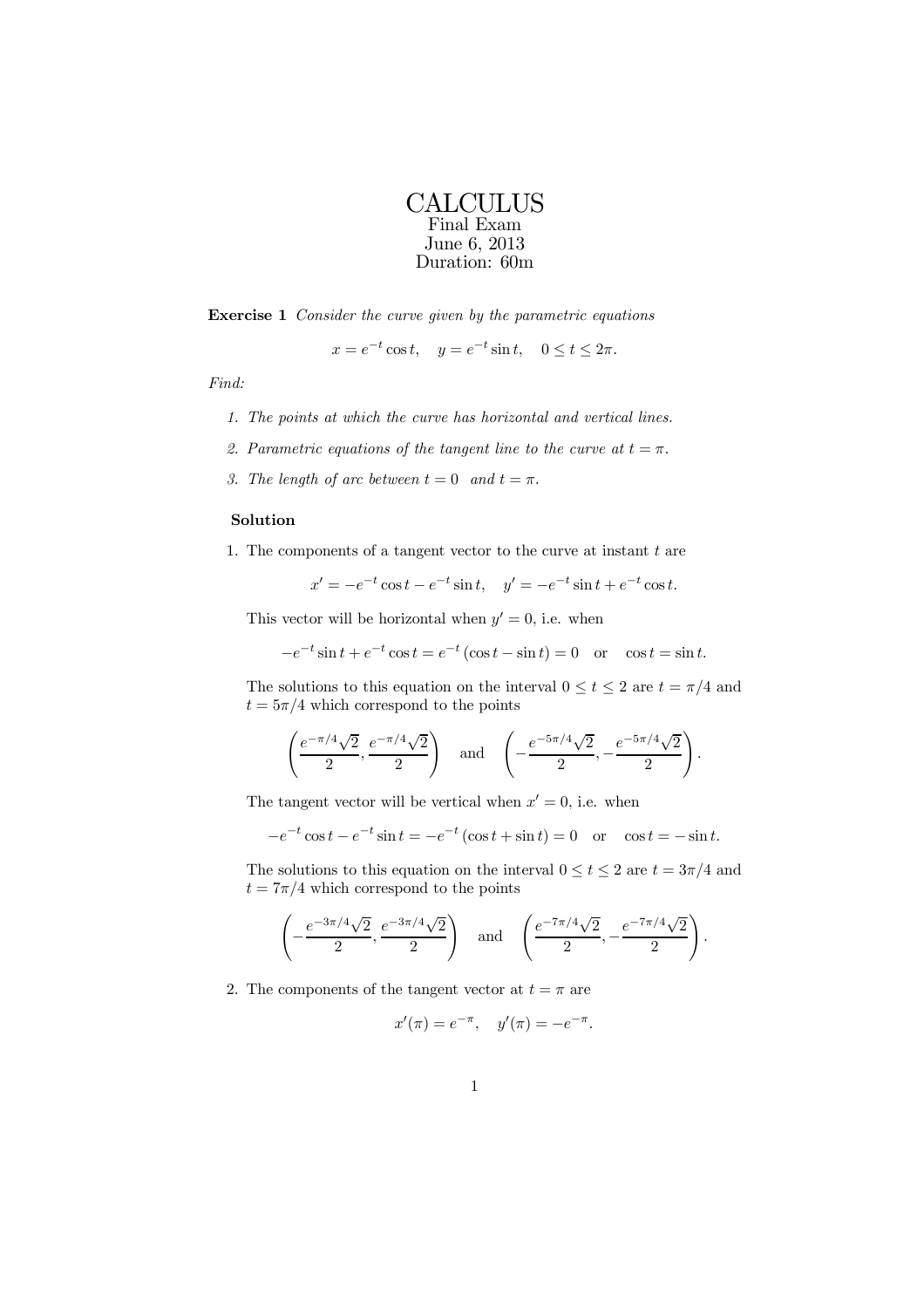The position is the point

$$
x(\pi) = -e^{-\pi}, \quad y(\pi) = 0.
$$

The parametric equations of the tangent line at  $t=\pi$  are

$$
x(t) = x(\pi) + x'(\pi)t = (-1+t)e^{-\pi}
$$
  

$$
y(t) = y(\pi) + y'(\pi)t = te^{-\pi}.
$$

3. The speed is the norm of the tangent vector

$$
\frac{ds}{dt} = \sqrt{[x'(t)]^2 + [y'(t)]^2}
$$
\n
$$
= \sqrt{[-e^{-t}\cos t - e^{-t}\sin t]^2 + [-e^{-t}\sin t + e^{-t}\cos t]^2}
$$
\n
$$
= e^{-t}\sqrt{[\cos^2 t + 2\cos t \sin t + \sin^2 t] + [\sin^2 t - 2\sin t \cos t + \cos^2 t]}
$$
\n
$$
= \sqrt{2}e^{-t}.
$$

The arc length is given by the integral of the speed

$$
L = \int_0^{\pi} \sqrt{[x'(t)]^2 + [y'(t)]^2} dt
$$
  
= 
$$
\int_0^{\pi} \sqrt{2} e^{-t} dt
$$
  
= 
$$
\sqrt{2} (-e^{-t}) \Big|_0^{\pi}
$$
  
= 
$$
\sqrt{2} (1 - e^{-\pi}).
$$

4. Plot of the curve, horizontal tangent at  $t = \pi/4$ , vertical tangent at  $t =$  $3\pi/4$  and the tangent line at  $t=\pi$ 

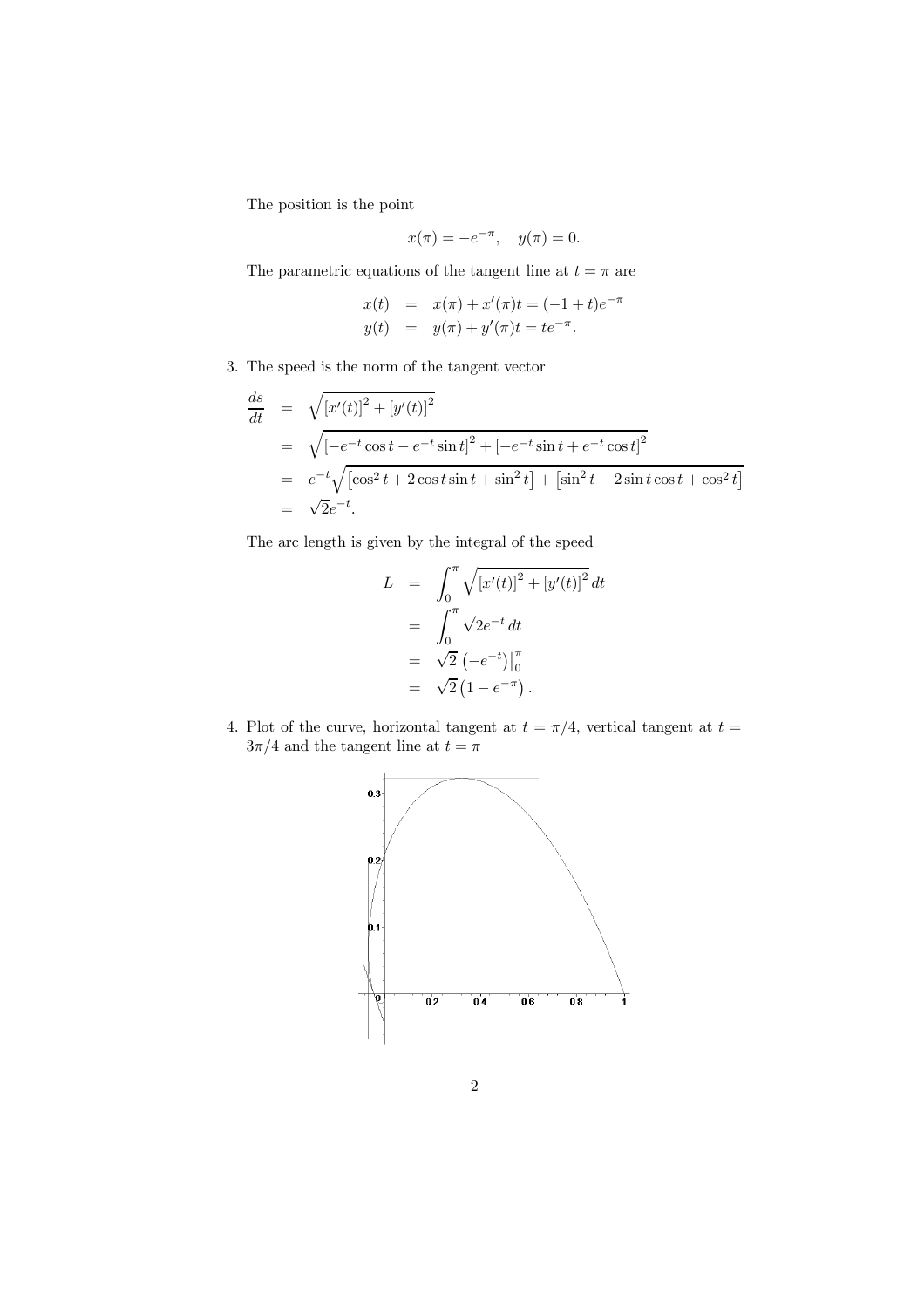Exercise 2 Given the function

$$
f(x, y, z) = 3x^2 + y^2 + 4z^2
$$

and the point  $P_0 = (1, 1, 1)$ , find:

- 1. The directions in which the function increases and decreases most rapidly at the point  $P_0$  and the rates of change in these directions.
- 2. The rate of change in the direction  $\mathbf{d} = 2\mathbf{i} + \mathbf{j} 2\mathbf{k}$ .
- 3. The tangent plane to the level surface

$$
3x^2 + y^2 + 4z^2 = 8
$$

at the point  $P_0$ .

## Solution

1. Gradient of the function

$$
\nabla f = 6x\,\mathbf{i} + 2y\,\mathbf{j} + 8z\,\mathbf{k}
$$

Gradient at the point  $P_0 = (1, 1, 1)$ 

$$
\nabla f(1,1,1) = 6\,\mathbf{i} + 2\,\mathbf{j} + 8\,\mathbf{k}.
$$

Norm of the gradient

$$
\|\nabla f(1,1,1)\| = \sqrt{6^2 + 2^2 + 8^2} = 2\sqrt{26}.
$$

Direction in which the function increases most rapidly at  $\mathcal{P}_0$ 

$$
\mathbf{u} = \frac{\nabla f(1,1,1)}{\|\nabla f(1,1,1)\|} = \frac{3}{\sqrt{26}}\,\mathbf{i} + \frac{1}{\sqrt{26}}\,\mathbf{j} + \frac{4}{\sqrt{26}}\,\mathbf{k}.
$$

Greatest rate of increase

$$
\|\nabla f(1,1,1)\| = 2\sqrt{26}.
$$

Direction in which the function decreases most rapidly at  $\mathcal{P}_0$ 

$$
\mathbf{u} = -\frac{\nabla f(1,1,1)}{\|\nabla f(1,1,1)\|} = -\frac{3}{\sqrt{26}}\,\mathbf{i} - \frac{1}{\sqrt{26}}\,\mathbf{j}\tilde{n}\frac{4}{\sqrt{26}}\,\mathbf{k}.
$$

Greatest rate of decrease

$$
\|\nabla f(1,1,1)\| = -2\sqrt{26}.
$$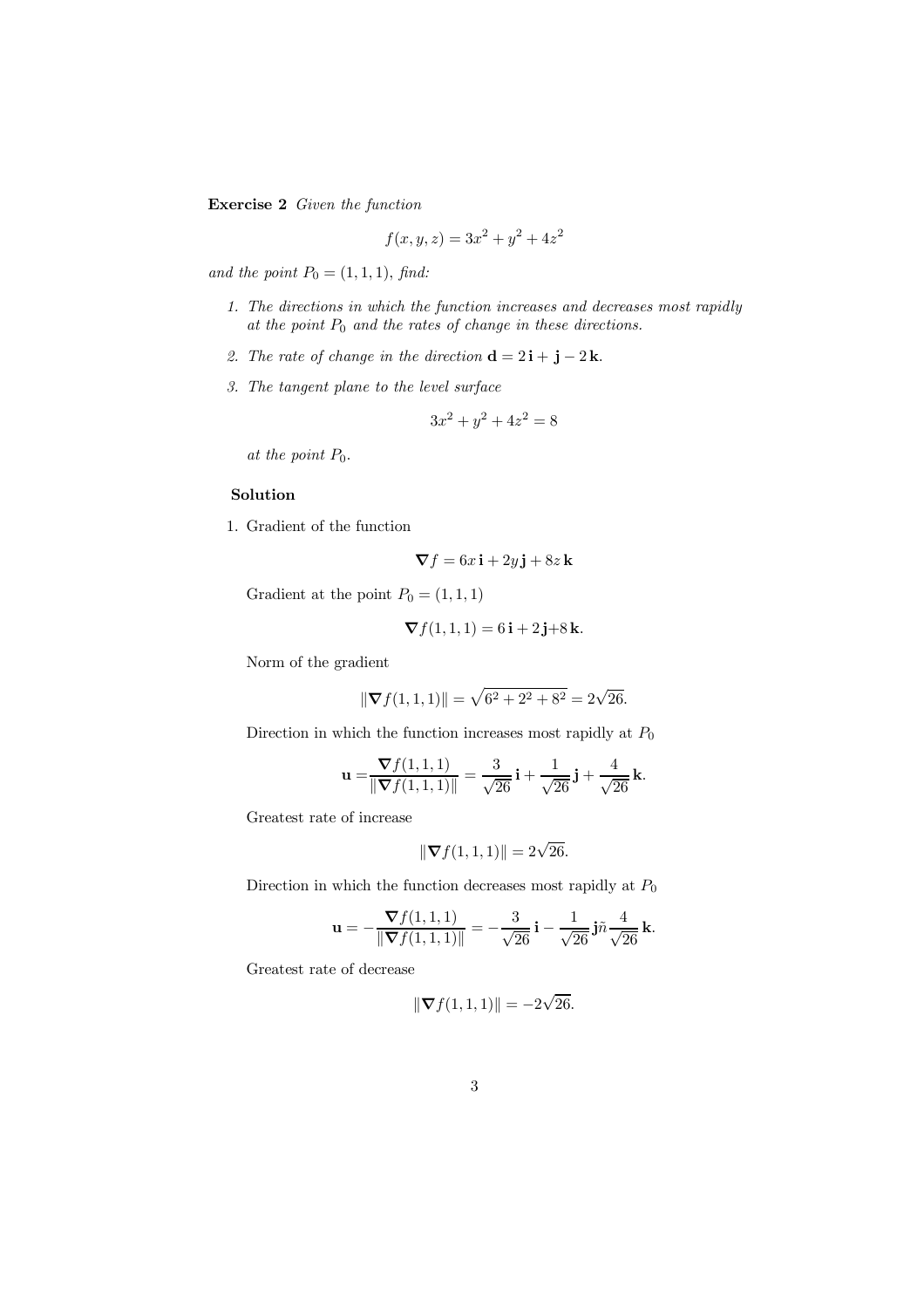2. Unit vector in the direction of  $\mathbf{d} = 2\mathbf{i} + \mathbf{j} - 2\mathbf{k}$ 

$$
\mathbf{u} = \frac{\mathbf{d}}{\|\mathbf{d}\|} = \frac{2}{3}\,\mathbf{i} + \frac{1}{3}\,\mathbf{j} - \frac{2}{3}\,\mathbf{k}.
$$

Rate of change of  $f$  at  $P_0$  in this direction

$$
D_{\mathbf{u}}f(1,1,1) = \nabla f(1,1,1) \cdot \mathbf{u}
$$
  
\n
$$
= [6\mathbf{i} + 2\mathbf{j} + 8\mathbf{k}] \cdot \left[\frac{2}{3}\mathbf{i} + \frac{1}{3}\mathbf{j} - \frac{2}{3}\mathbf{k}\right]
$$
  
\n
$$
= 4 + \frac{2}{3} - \frac{16}{3}
$$
  
\n
$$
= -\frac{2}{3}.
$$

3. The surface

$$
3x^2 + y^2 + 4z^2 = 8
$$

is the level surface of the function  $f$  that goes trough the point  $P_0$ . The gradient vector  $\nabla f(1,1,1)$  is normal to the surface at  $P_0$  therefore the equation of the tangent plane at  $P_0$  is given by

$$
6(x-1) + 2(y-1) + 8(z-1) = 0
$$

or

$$
3x + y + 4z = 8.
$$



**Example 3** You want to build a rectangular crate with a fixed volume  $V = 9$ cubic meters using three different material for each opposite sides. If the cost of each material is  $a = 1/2$ ,  $c = 1/3$  and  $c = 1/4$  euro per square meter, find the dimensions of the most economical crate and its total cost.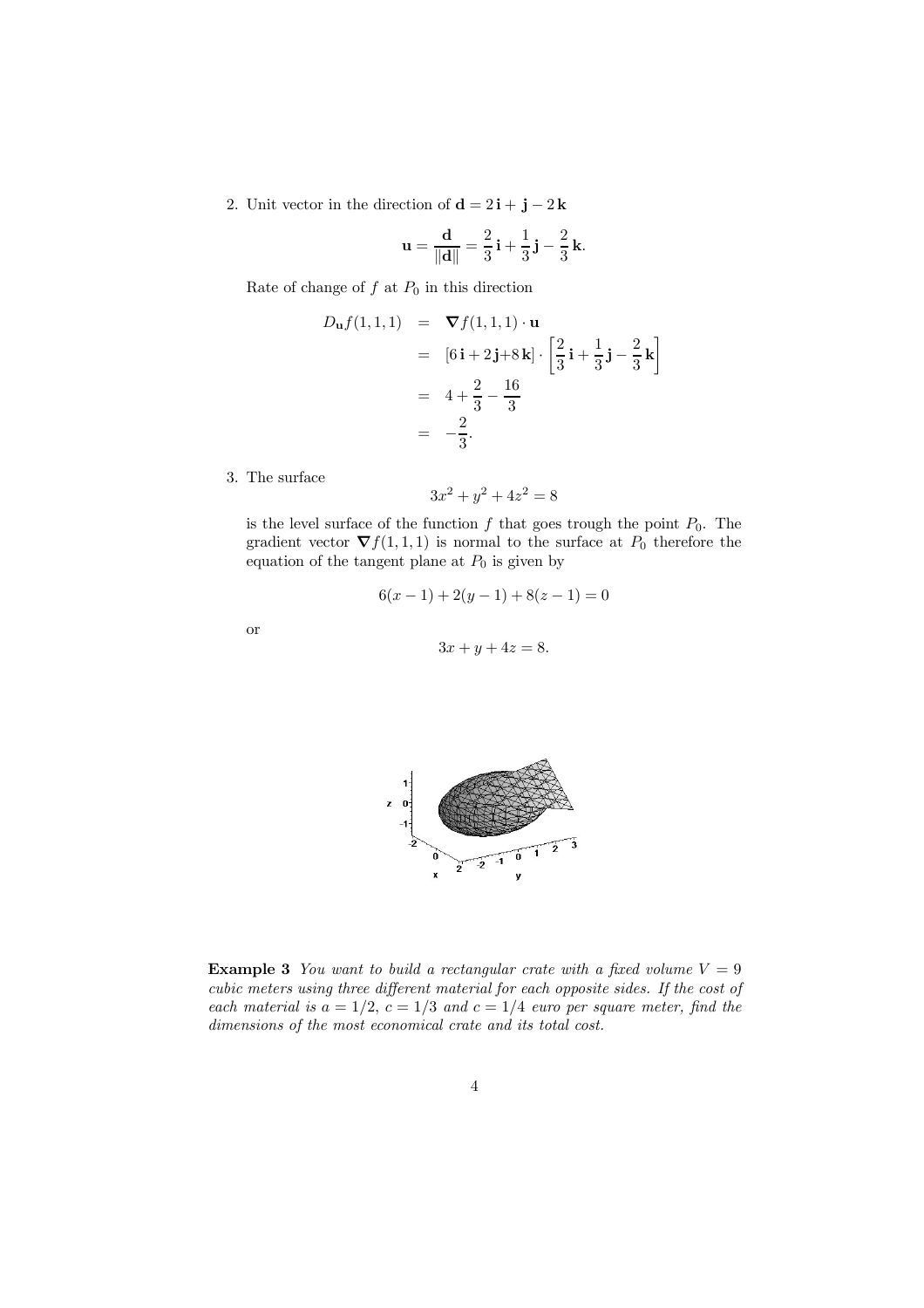**Solution** The cost of a rectangular crate of dimensions  $x, y, z$  is given by

$$
C = 2ayz + 2bxz + 2cxy
$$

and the volume by

$$
V=xyz.
$$

Therefore we state the following Max-min problem: Find the extrema of the function

$$
f(x, y, z) = \frac{C}{2} = ayz + bxz + cxy
$$

subject to the condition

$$
xyz - V = 0
$$

and  $x > 0, y > 0, z > 0$ .

The Lagrange function is

$$
L(x, y, z, \lambda) = ayz + bxz + cxy - \lambda (xyz - V).
$$

To find the critical points of  $L$  we calculate its partial derivatives, set them to zero and solve the resulting system

$$
L_x = bz + cy - \lambda yz = 0
$$
  
\n
$$
L_y = az + cx - \lambda xz = 0
$$
  
\n
$$
L_z = ay + bx - \lambda xy = 0.
$$
  
\n
$$
L_\lambda = xyz - V = 0.
$$

Multiplying the first equation by  $x$ , the second by  $y$  and the third one by  $z$  we obtain

$$
bxz + cxy - \lambda xyz = 0
$$
  
\n
$$
ayz + cxy - \lambda xyz = 0
$$
  
\n
$$
ayz + bxz - \lambda xyz = 0.
$$
  
\n
$$
xyz - V = 0.
$$

Subtracting the third equation from the first one and then from the second one we get

$$
cx = az \quad \text{and} \quad cy = bz
$$

or

$$
x = -\frac{a}{c}z
$$
 and  $y = -\frac{b}{c}z$ 

Substituting these equations in the volume contraint yields

$$
V = \frac{ab}{c^2}z^3 = \frac{abc}{c^3}z^3.
$$

Solving for z

$$
z = c \sqrt[3]{\frac{V}{abc}}
$$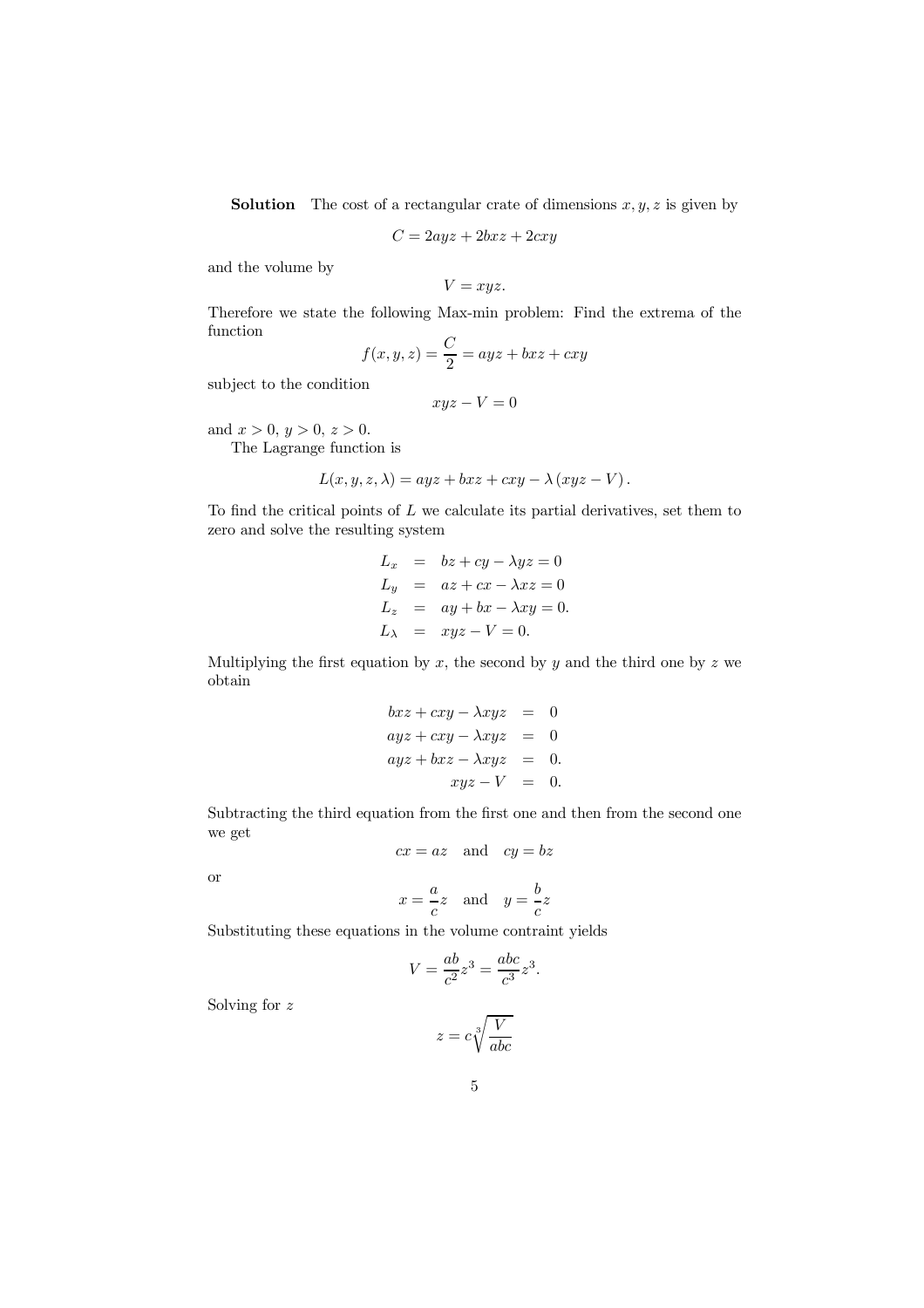

Figure 1:

and finally

$$
x = a \sqrt[3]{\frac{V}{abc}}
$$
 and  $y = b \sqrt[3]{\frac{V}{abc}}$ .

For these dimensions the cost is given by

$$
C = 6abc \left(\frac{V}{abc}\right)^{2/3} = 6(abc)^{1/3}V^{2/3}.
$$

Using the values  $a = 1/2$ ,  $b = 1/3$ ,  $c = 1/4$ ,  $V = 9$ 

$$
x = 3, y = 2, z = 3/2
$$
 and  $C = 9$ .

We can plot the cost function solving the constraint for  $z$  and substituting in  $\cal C$  to obtain

$$
C = \frac{2aV}{x} + \frac{2bV}{y} + 2cxy.
$$

For the particular values of the constants

$$
C = \frac{9}{x} + \frac{6}{y} + \frac{1}{2}xy
$$

whose plot isWe can also show the contour levels and gradient field to show that